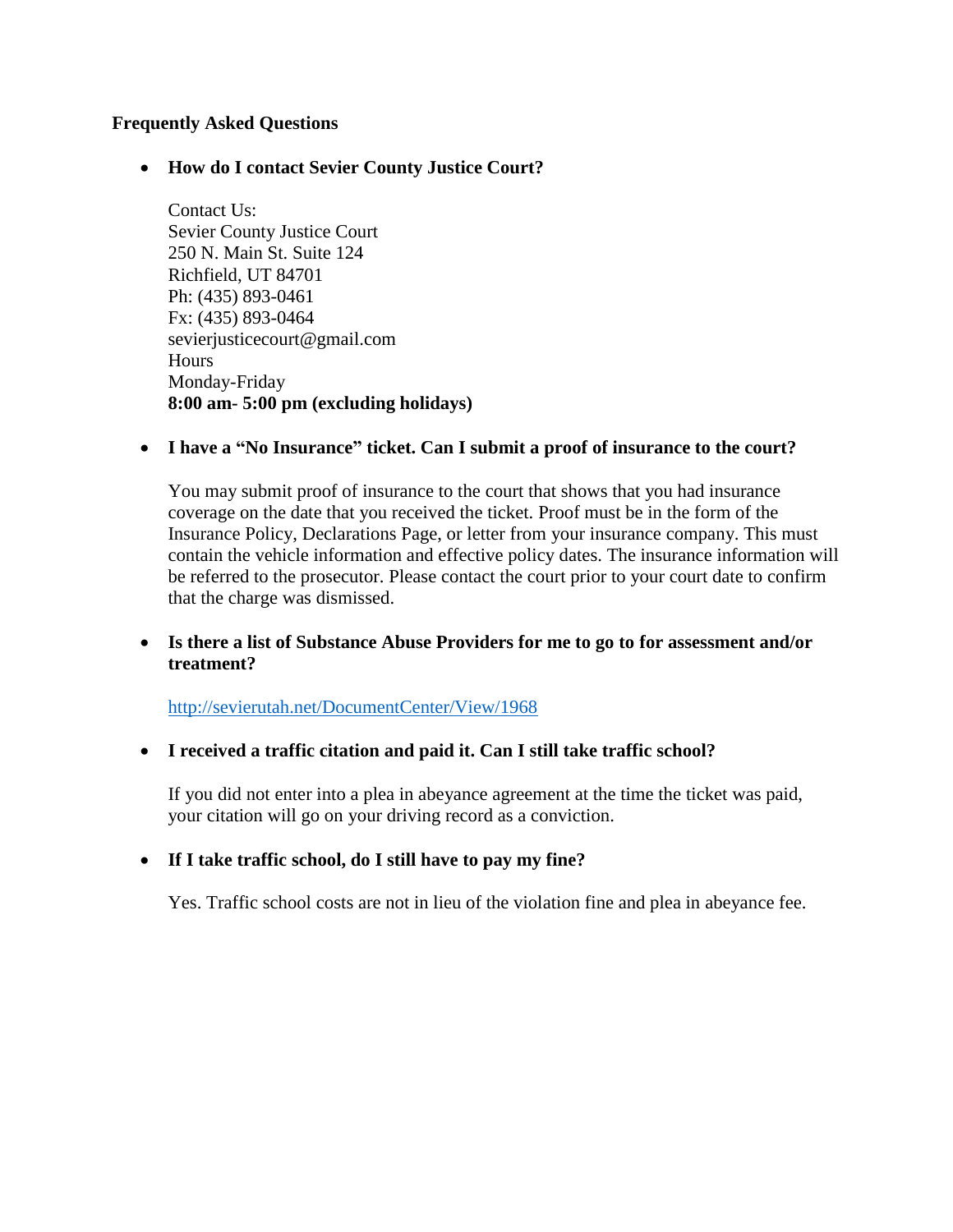# • **I finished the online course and received a Certificate of Completion in the mail. What am I supposed to do with it?**

You need to email, mail, or hand deliver the certificate to the Sevier County Justice Court. Please use the information below: 250 North Main Street, Suite 124 Richfield, UT 84701 Email: sevierjusticecourt@gmail.com Phone - (435) 893-0461 Facsimile - (435) 893-0464 (Cell phone pictures are acceptable for any documents involving traffic school.)

## • **I have signed and returned all of the plea in abeyance paperwork, paid my fine and fees, and completed traffic school. What happens now?**

You must abide by any other requirements in the plea in abeyance, which includes maintaining a clean driving record and not receiving any more criminal charges for 6 months from the day the judge signs your plea in abeyance agreement. Your citation will be dismissed at the end of your 6-month probation period, once compliance to these terms has been established.

### • **Will I be notified by the court when my charge has been dismissed?**

The Sevier County Justice Court WILL NOT send you confirmation that your case has been dismissed. If you have any questions with any of this information, please call the Sevier County Justice Court (435) 893-0461.

## • **I paid my fine and plea in abeyance fee, but I never completed traffic school. What will happen to my case?**

An Order to Show Cause court date will be set for your case and a notice will be mailed to you. This is your chance to appear before the judge and provide proof of compliance with the plea in abeyance agreement. If you do not provide sufficient proof of compliance for the judge to dismiss your charge, or if you do not show up for your court date, your charge will go on your record and your case will be set for sentencing.

### • **May I contact the court before five days?**

We ask that you not contact the court until the fifth day following your citation. This allows time for the officer to file the citation with the court. A court clerk *CANNOT* quote a fine amount, nor can he/she schedule your court date until after the citation has been filed.